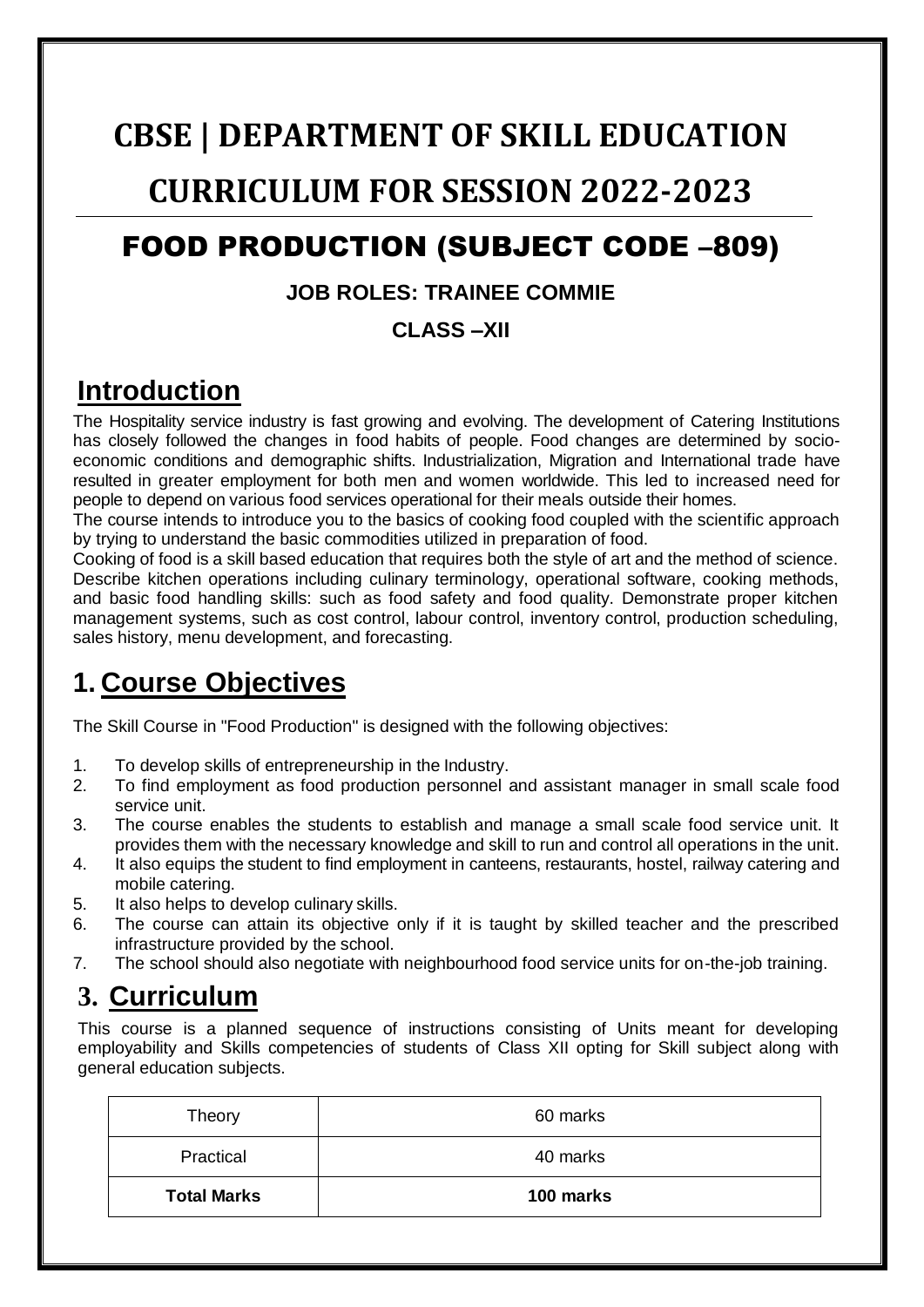## FOOD PRODUCTION (SUBJECT CODE - 809) **CLASS XII (SESSION 2022-2023)**

**Total Marks: 100 (Theory-60 + Practical-40)**

**The unit-wise distribution of periods and marks for Class XII is as follows:**

|                  | <b>UNITS</b>                                                          |     | No. of Periods for Theory<br>and Practical<br>260 | Max. Marks for<br>Theory and<br><b>Practical</b><br>100 |  |
|------------------|-----------------------------------------------------------------------|-----|---------------------------------------------------|---------------------------------------------------------|--|
|                  | <b>Employability Skills</b>                                           |     |                                                   |                                                         |  |
|                  | Unit 1: Communication Skills-IV*                                      | 10  |                                                   | $\overline{\phantom{a}}$                                |  |
| ⋖                | Unit 2: Self-management Skills-IV                                     | 10  |                                                   | 3                                                       |  |
| Part.            | Unit 3: ICT Skills-IV                                                 | 10  |                                                   | 3                                                       |  |
|                  | Unit 4: Entrepreneurial Skills-IV                                     | 15  |                                                   | 4                                                       |  |
|                  | Unit 5: Green Skills-IV*                                              | 05  |                                                   | $\overline{\phantom{a}}$                                |  |
|                  | <b>Total</b>                                                          | 50  |                                                   | 10                                                      |  |
|                  | <b>Subject Specific Skills</b>                                        |     |                                                   |                                                         |  |
|                  | Unit 1: Indian Regional Cookery                                       | 20  | 15                                                | 10                                                      |  |
|                  | Unit 2: Indian Snacks                                                 | 07  | 10                                                | 05                                                      |  |
|                  | Unit 3: Indian Gravies                                                | 07  | 15                                                | 03                                                      |  |
| B                | Unit 4: Indian Sweets                                                 | 07  | 15                                                | 05                                                      |  |
|                  | Unit 5: Presentation of Indian Meals                                  | 07  | 05                                                | 02                                                      |  |
| Part             | Unit 6: Fast Food                                                     | 20  | 10                                                | 05                                                      |  |
|                  | Unit 7: Introduction to baking                                        | 13  | 05                                                | 05                                                      |  |
|                  | Unit 8: Menu Planning                                                 | 13  | 05                                                | 05                                                      |  |
|                  | Unit 9: Food Costing                                                  | 13  | 05                                                | 05                                                      |  |
|                  | Unit 10: Food Safety                                                  | 13  | 05                                                | 05                                                      |  |
|                  | <b>Total</b>                                                          | 120 | 90                                                | 50                                                      |  |
|                  | <b>Practical Work</b>                                                 |     |                                                   |                                                         |  |
| $\mathbf C$      | <b>Practical Examination</b>                                          | --  |                                                   | 15                                                      |  |
| ta<br>To         | <b>Written Test</b>                                                   | $-$ |                                                   | 10                                                      |  |
|                  | Viva Voce                                                             | --  |                                                   | 05                                                      |  |
| ட                | <b>Total</b>                                                          | --  |                                                   | 30                                                      |  |
| $\Omega$<br>Part | Project Work/Field Visit / Practical File/Student<br><b>Portfolio</b> | --  |                                                   | 10                                                      |  |
|                  | <b>Total</b>                                                          |     | --                                                | 10                                                      |  |
|                  | <b>Grand Total</b>                                                    |     |                                                   | 100                                                     |  |

**Note: \* marked units are to be assessed through Internal Assessment/ Student Activities. They are not to be assessed in Theory Exams**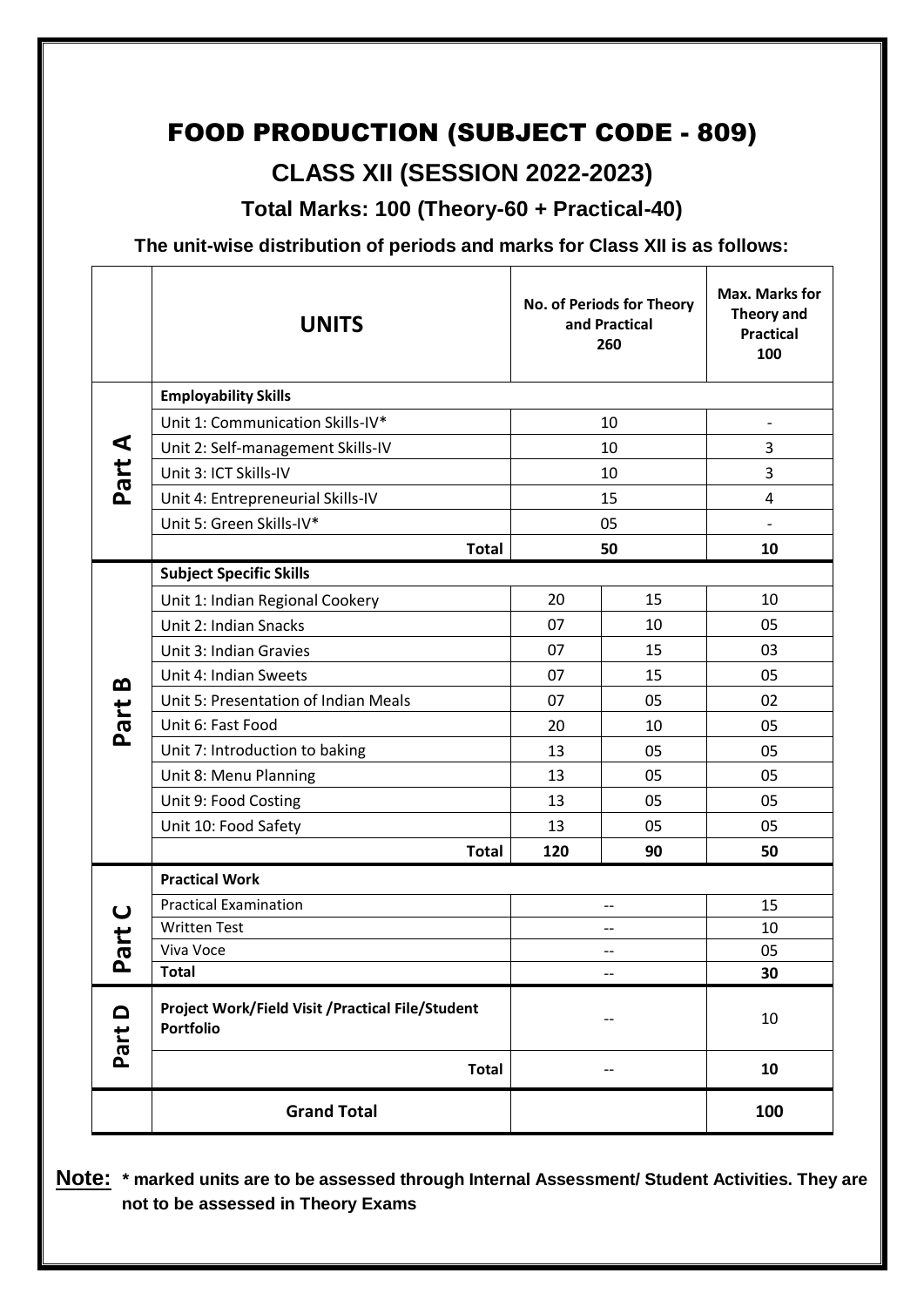# **4. CONTENTS**

#### **PART A: EMPLOYABILITY SKILLS**

|    | <b>UNITS</b>                      | No. of<br>hours |
|----|-----------------------------------|-----------------|
| 1. | Unit 1: Communication Skills-IV*  | 10              |
| 2. | Unit 2: Self-management Skills-IV | 10              |
| 3. | Unit 3: ICT Skills-IV             | 10              |
| 4. | Unit 4: Entrepreneurial Skills-IV | 15              |
| 5. | Unit 5: Green Skills-IV*          | 05              |

**Note: \* marked units are to be assessed through Internal Assessment/ Student Activities. They are not to be assessed in Theory Exams** 

**The detailed curriculum/ topics to be covered under Part A: Employability Skills can be downloaded from CBSE website**.

#### **Part B: Subject Specific Skills**

|   | <b>TOPIC</b>                         | <b>SUB-TOPIC</b>                                                                                                                                                                                                                                    |
|---|--------------------------------------|-----------------------------------------------------------------------------------------------------------------------------------------------------------------------------------------------------------------------------------------------------|
| 1 | <b>Indian</b><br>regional<br>cookery | Introduction<br>Factors affecting regional eating habits: History, Geography,<br>Religion, Culture, Staple diet, etc. with reference to Indian<br>regional cuisine – West, East, North and South zones of India<br>Popular dishes from four regions |
|   |                                      | <b>Preparation of dishes from four regions (For Practical)</b>                                                                                                                                                                                      |
| 2 | <b>Indian Snacks</b>                 | Introduction<br>Regional classification with brief descriptions<br><b>Preparation of regional snacks (For Practical)</b>                                                                                                                            |
| 3 | <b>Indian gravies</b>                | Classification<br>Ingredients and pastes required for<br>gravies Preparation of basic<br>gravies(For Practical)                                                                                                                                     |
| 4 | <b>Indian sweets</b>                 | Introduction<br>Regional<br>classification Sugar                                                                                                                                                                                                    |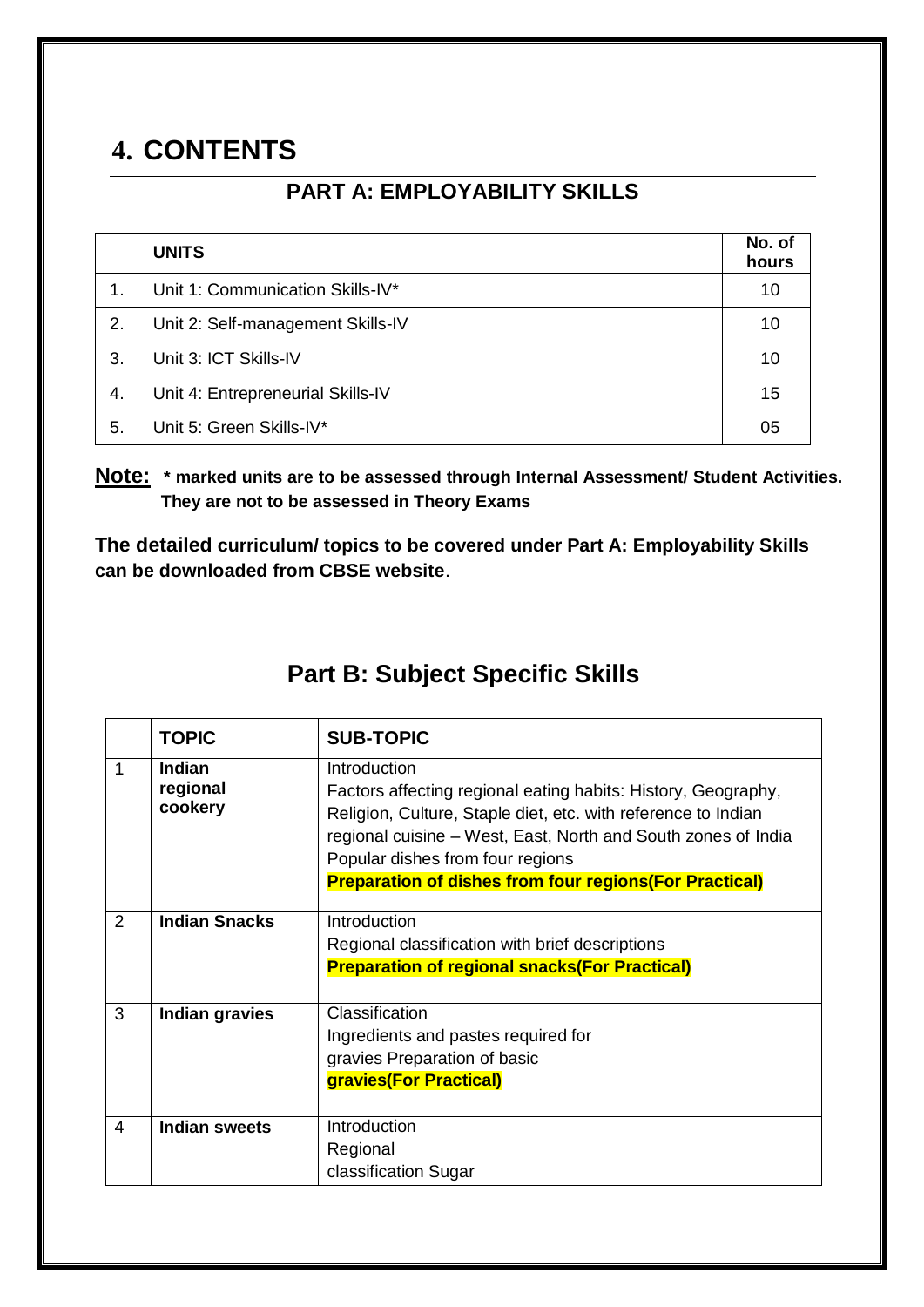|                                             | <b>TOPIC</b>                                                 | <b>SUB-TOPIC</b>                                                    |  |  |
|---------------------------------------------|--------------------------------------------------------------|---------------------------------------------------------------------|--|--|
|                                             |                                                              | Cookery                                                             |  |  |
|                                             |                                                              | <b>Preparation of Indian sweets (For Practical)</b>                 |  |  |
|                                             |                                                              |                                                                     |  |  |
| 5                                           | <b>Presentation</b>                                          | <b>Balanced diet</b>                                                |  |  |
|                                             | of Indian<br>meals                                           | Accompaniments of Indian meals                                      |  |  |
|                                             |                                                              | Traditional and modern presentation of Indian meals                 |  |  |
|                                             |                                                              | Traditional presentation of Indian meals will be covered in         |  |  |
|                                             |                                                              | practical only)                                                     |  |  |
| <b>Fast Food</b><br>6<br><b>Definition</b>  |                                                              |                                                                     |  |  |
|                                             |                                                              | <b>Salient Features</b>                                             |  |  |
|                                             |                                                              | Flow of work                                                        |  |  |
|                                             |                                                              | Use of Convenience foods                                            |  |  |
|                                             |                                                              | <b>Preparation of Subs &amp; Burgers, Pizzas, Wraps and Chinese</b> |  |  |
|                                             |                                                              | fast food(For Practical)                                            |  |  |
| $\overline{7}$                              | <b>Introduction</b><br>Basic ingredients used in bakery      |                                                                     |  |  |
|                                             | to baking                                                    | Cookies                                                             |  |  |
|                                             |                                                              | Preparation of varieties of cookies(For Practical)                  |  |  |
| 8                                           | <b>Menu Planning</b><br>Types of menu                        |                                                                     |  |  |
|                                             |                                                              | Principles of menu planning                                         |  |  |
|                                             |                                                              | Planning menus for various occasions                                |  |  |
|                                             |                                                              | Sample menu for various occasions will be covered in                |  |  |
|                                             |                                                              | practical only)                                                     |  |  |
| 9                                           | <b>Food Costing</b>                                          | Elements of cost                                                    |  |  |
|                                             |                                                              | Calculation of elements of cost                                     |  |  |
|                                             |                                                              | <b>Calculation of Profits</b>                                       |  |  |
| 10                                          | <b>Food Safety</b>                                           | Causes of food contamination                                        |  |  |
|                                             |                                                              | Concept of Danger Zone                                              |  |  |
|                                             |                                                              | Garbage segregation & disposal                                      |  |  |
|                                             | <b>Food borne diseases and metallic contaminants will be</b> |                                                                     |  |  |
| covered in project/activity/practical only) |                                                              |                                                                     |  |  |

**\*NOTE: Please note that no question shall be asked from the highlighted portion in theory examination. These topics shall be assessed through Practicals only.**

#### **5. TEACHING ACTIVITIES**

The teaching and training activities have to be conducted in classroom, laboratory/ workshops and field visits. Students should be taken to field visits for interaction with experts and to expose them to the various tools, equipment, materials, procedures and operations in the workplace. Special emphasis should be laid on the occupational safety, health and hygiene during the training and field visits.

#### **CLASSROOM ACTIVITIES**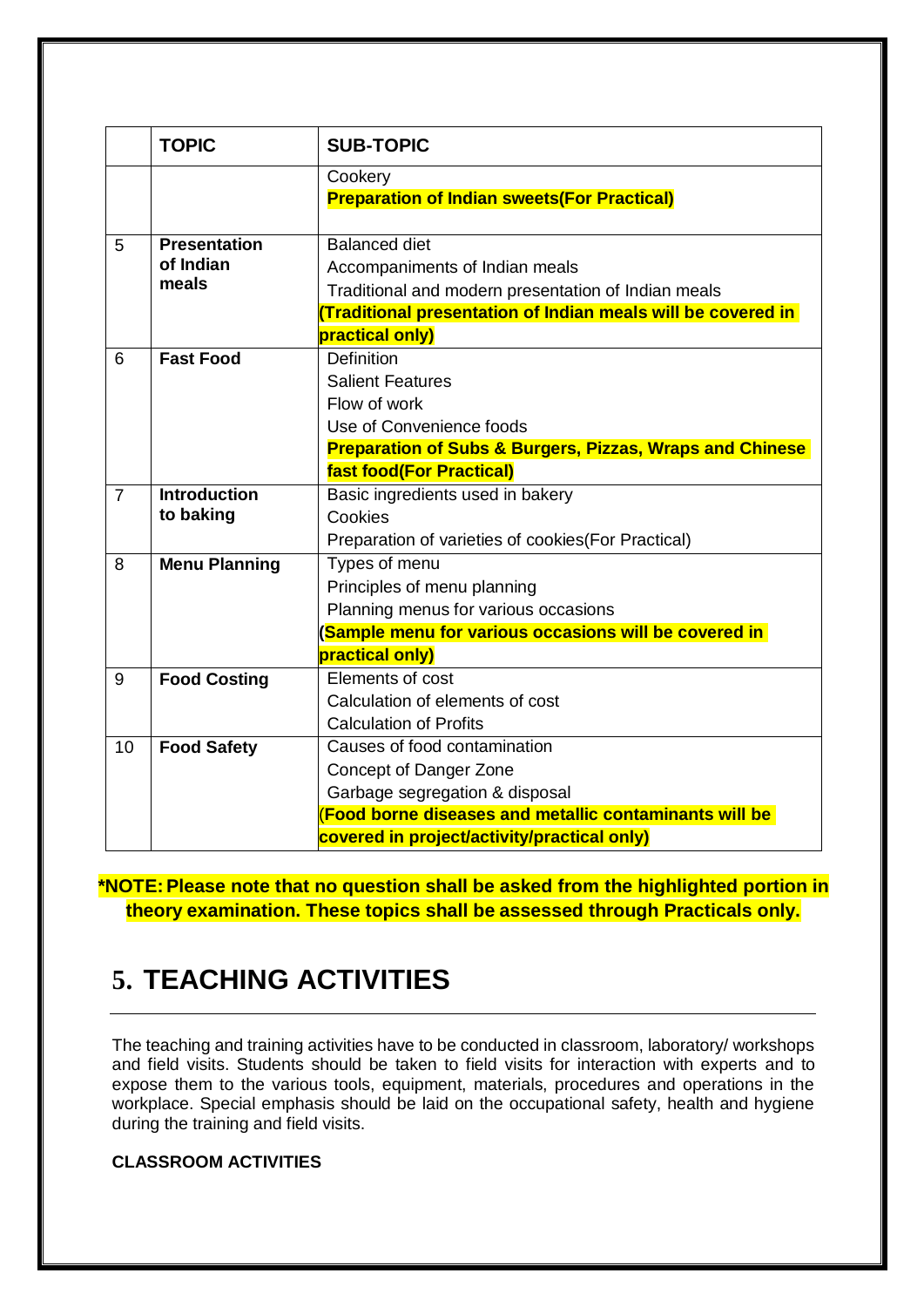Classroom activities are an integral part of this course and interactive lecture sessions, followed by discussions should be conducted by trained teachers. Teachers should make effective use of a variety of instructional or teaching aids, such as audio-video materials, colour slides, charts, diagrams, models, exhibits, hand-outs, online teaching materials, etc. to transmit knowledge and impart training to the students.

#### **PRACTICAL WORK IN LABORATORY/WORKSHOP**

Practical work may include but not limited to hands-on-training, simulated training, role play, case based studies, exercises, etc. Equipment and supplies should be provided to enhance hands-on learning experience of students. Only trained personnel should teach specialized techniques. A training plan that reflects tools, equipment, materials, skills and activities to be performed by the students should be submitted by the teacher to the Head of the Institution. **SKILL ASSESSMENT (PRACTICAL)**

Assessment of skills by the students should be done by the assessors/examiners on the basis of practical demonstration of skills by the candidate, Practical examination allows candidates to demonstrate that they have the knowledge and understanding of performing a task. This will include hands-on practical exam and viva voce. For practical, there should be a team of two evaluators. The same team of examiners will conduct the viva voce.

**Project Work** (individual or group project) is a great way to assess the practical skills on a certain time period or timeline. Project work should be given on the basis of the capability of the individual to perform the tasks or activities involved in the project. Projects should be discussed in the class and the teacher should periodically monitor the progress of the project and provide feedback for improvement and innovation. Field visits should be organised as part of the project work. Field visits can be followed by a small-group work/project work. When the class returns from the field visit, each group might be asked to use the information that they have gathered to prepare presentations or reports of their observations. Project work should be assessed on the basis of practical file or student portfolio.

**Student Portfolio** is a compilation of documents that supports the candidate's claim of competence. Documents may include reports, articles, photos of products prepared by students in relation to the unit of competency.

**Viva voce** allows candidates to demonstrate communication skills and content knowledge. Audio or video recording can be done at the time of viva voce. The number of external examiners would be decided as per the existing norms of the Board and these norms should be suitably adopted/adapted as per the specific requirements of the subject. Viva voce should also be conducted to obtain feedback on the student's experiences and learning during the project work/field visits.

#### **6. ORGANISATION OF FIELD VISITS/ EDUCATIONAL TOURS**

In field visits, children will go outside the classroom to obtain specific information from experts or to make observations of the activities. A checklist of observations to be made by the students during the field visits should be developed by the Teachers for systematic collection of information by the students on the various aspects. Principals and Teachers should identify the different opportunities for field visits within a short distance from the school and make necessary arrangements for the visits. At least three field visits should be conducted in a year.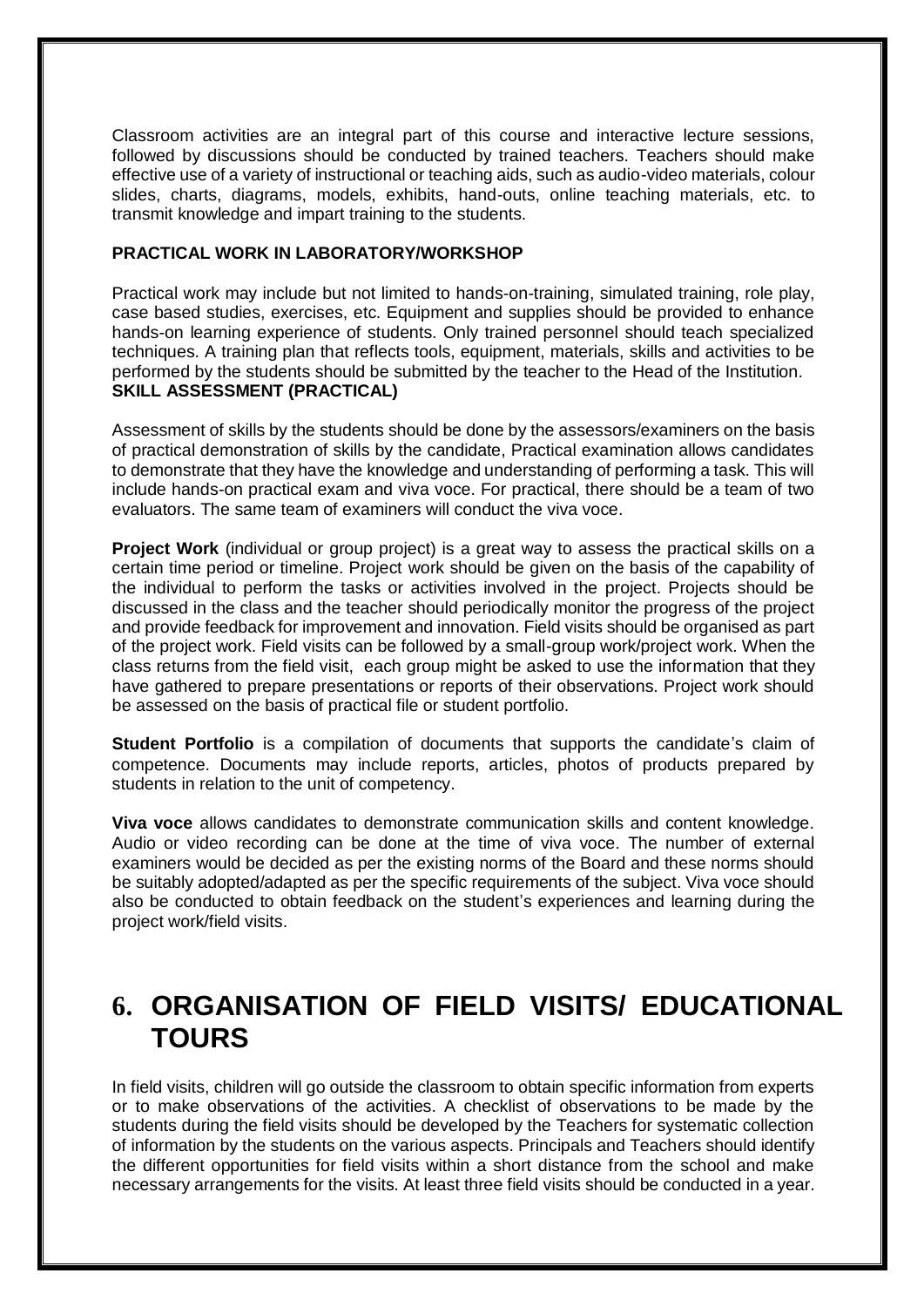# **7. LIST OF EQUIPMENT AND MATERIAL**

**(For a batch of 20 students)**

| <b>Name of the Equipment</b>                                  | Qty.                         |           |
|---------------------------------------------------------------|------------------------------|-----------|
| <b>Kitchen</b>                                                |                              |           |
| Gas Cooking Range with oven and grill.3 nos.<br>1.            |                              |           |
| 2.<br>Two gas burners (double).                               |                              | 7 nos.    |
| 3.<br>Stainless steel sinks (double with drains board).3 nos. |                              |           |
| 4.<br>Mixer e.g. Sumeet.                                      |                              | 1 no.     |
| 5.<br>Refrigerator (double door).                             | 290 ltr                      | 2 nos.    |
| 6.<br>Pressure Cooker.                                        | 7.5 ltr.                     | 1 no.     |
| 7.<br>Weighing scale.                                         | (app. 5 kg.)                 | 1 no.     |
| 8.<br>Heavy duty pot with lid (S.S.).                         | 20 litre                     | 1 no.     |
| Pastry cutter (set).<br>9.                                    |                              | 2 nos.    |
| 10.<br>Palette knife(set).                                    |                              | 5 nos.    |
| 11.<br>Patty tins.                                            |                              | 20 nos.   |
| Tablespoons(S.S.).<br>12.                                     |                              | 20 nos.   |
| 13.<br>Forks(S.S.).                                           |                              | 20 nos.   |
| Cake Tins (Assorted).<br>14.                                  |                              | 20 nos.   |
| 15.<br>Cooling Racks.                                         | $(S.S. 25 cm \times 20 cm.)$ | 10 nos.   |
| <b>Small Equipment</b>                                        |                              |           |
| Measuring Jug (S.S.).1 ltr.                                   |                              | 2 nos     |
| S.S. Basin.30 cm.                                             |                              | 10 nos.   |
| Soup stainers(stainless steel).                               |                              | 10 nos.   |
| Brass or heavy gauze(Al. pan with lid 25 cm dia.).            |                              | 10 nos.   |
| Brass or heavy gauze (Al. Pan with lid 20 cm dia.)            |                              | 10 nos.   |
| Rolling pins.35 cm                                            |                              | 10 nos.   |
| Flat spoons.30 cm                                             |                              | 10 nos.   |
| Frying spoons.30 cm                                           |                              | 10 nos.   |
| Round spoons.30 cm                                            |                              | 10 nos.   |
| Wooden spoons.30 cm                                           |                              | 10 nos.   |
| Aluminium pie dis20 cm x 15 cm                                |                              | 20 nos.   |
| S.S. Mugs.500 ml                                              |                              | 20 nos.   |
| Jelly moulds.<br>500 ml                                       |                              | 10 nos.   |
| Karahi (Black iron).20 cm                                     |                              | 10 nos.   |
| Fry pan (aluminium).20 cm                                     |                              | $10$ nos. |
| Iron tawa.<br>25 cm                                           |                              | 10 nos.   |
| Thalis (S.S.).<br>30 cm                                       | 20 nos.                      |           |
| Nylocast chopping board. $45 \times 30 \times 2.5$ cm         | 10 nos.                      |           |
| Stainless steel graters.                                      | 10 nos.                      |           |
| Al. stock pot with lid.20 lts.                                | 2 nos.                       |           |
| Atta sieve 30 cm dia.                                         | 5 nos.                       |           |
| Stainless steel trays.60 $\times$ 60 cm                       | 5 nos.                       |           |
| Lime squeezer (aluminium).                                    | 6 nos.                       |           |
| Piping bags with star nozzle.                                 | 10 nos.                      |           |
| Garbage bins with lid (syntex medium size).<br>4 nos.         |                              |           |